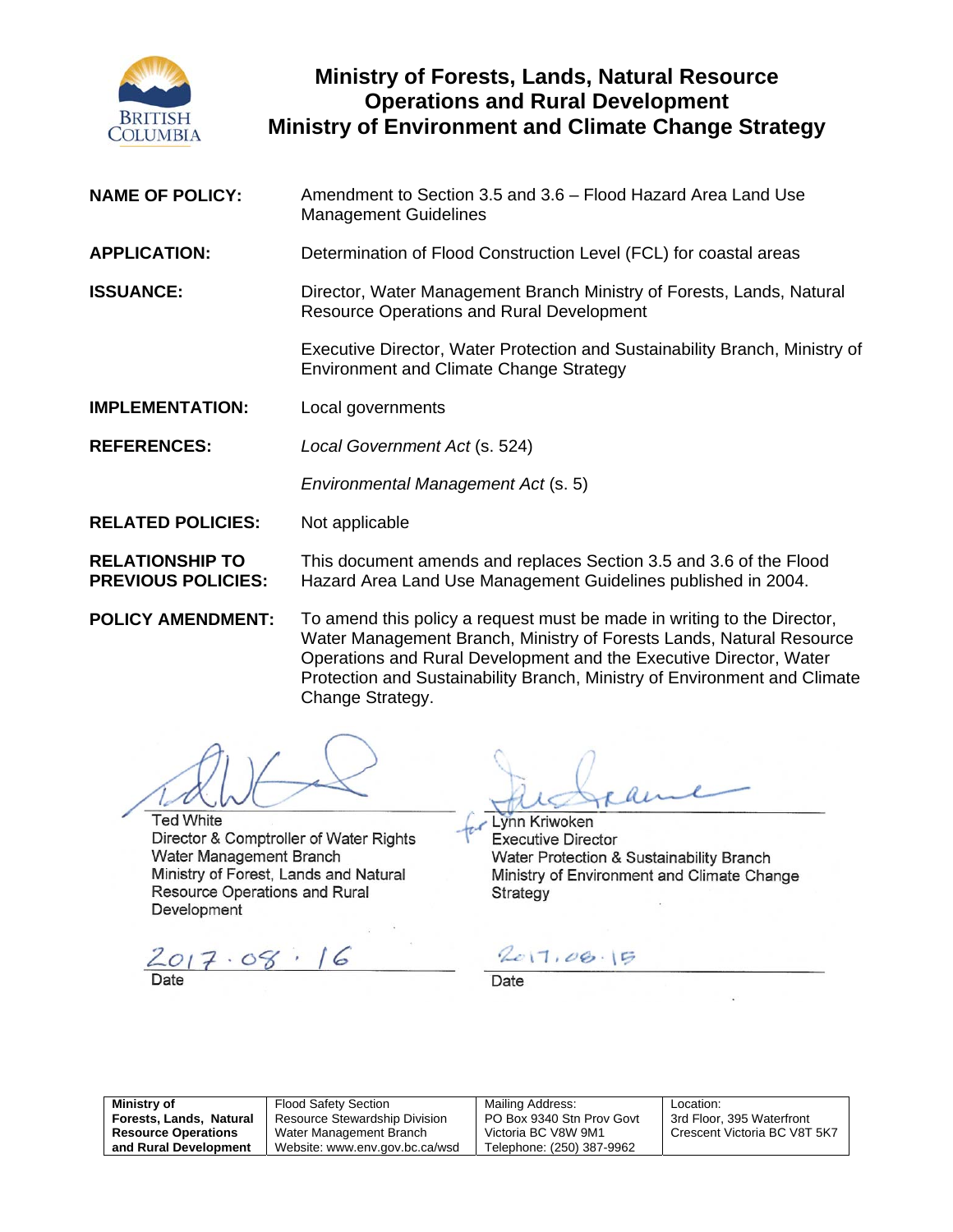| <b>APPROVED AMENDMENTS:</b> |                      |                                                                                                                                                                                |  |  |  |  |
|-----------------------------|----------------------|--------------------------------------------------------------------------------------------------------------------------------------------------------------------------------|--|--|--|--|
| <b>Effective date</b>       | <b>Approval date</b> | <b>Summary of Changes:</b>                                                                                                                                                     |  |  |  |  |
| May, 2004                   |                      | Flood Hazard Area Land Use Management Guidelines                                                                                                                               |  |  |  |  |
| October 1, 2017             | August 8, 2017       | The provincial guidelines are being amended to<br>incorporate sea level rise into the determination of<br>building setbacks and flood construction levels in coastal<br>areas. |  |  |  |  |

\_\_\_\_\_\_\_\_\_\_\_\_\_\_\_\_\_\_\_\_\_\_\_\_\_\_\_\_\_\_\_\_\_\_\_\_\_\_\_\_\_\_\_\_\_\_\_\_\_\_\_\_\_\_\_\_\_\_\_\_\_\_\_\_\_\_\_\_\_\_\_\_\_\_\_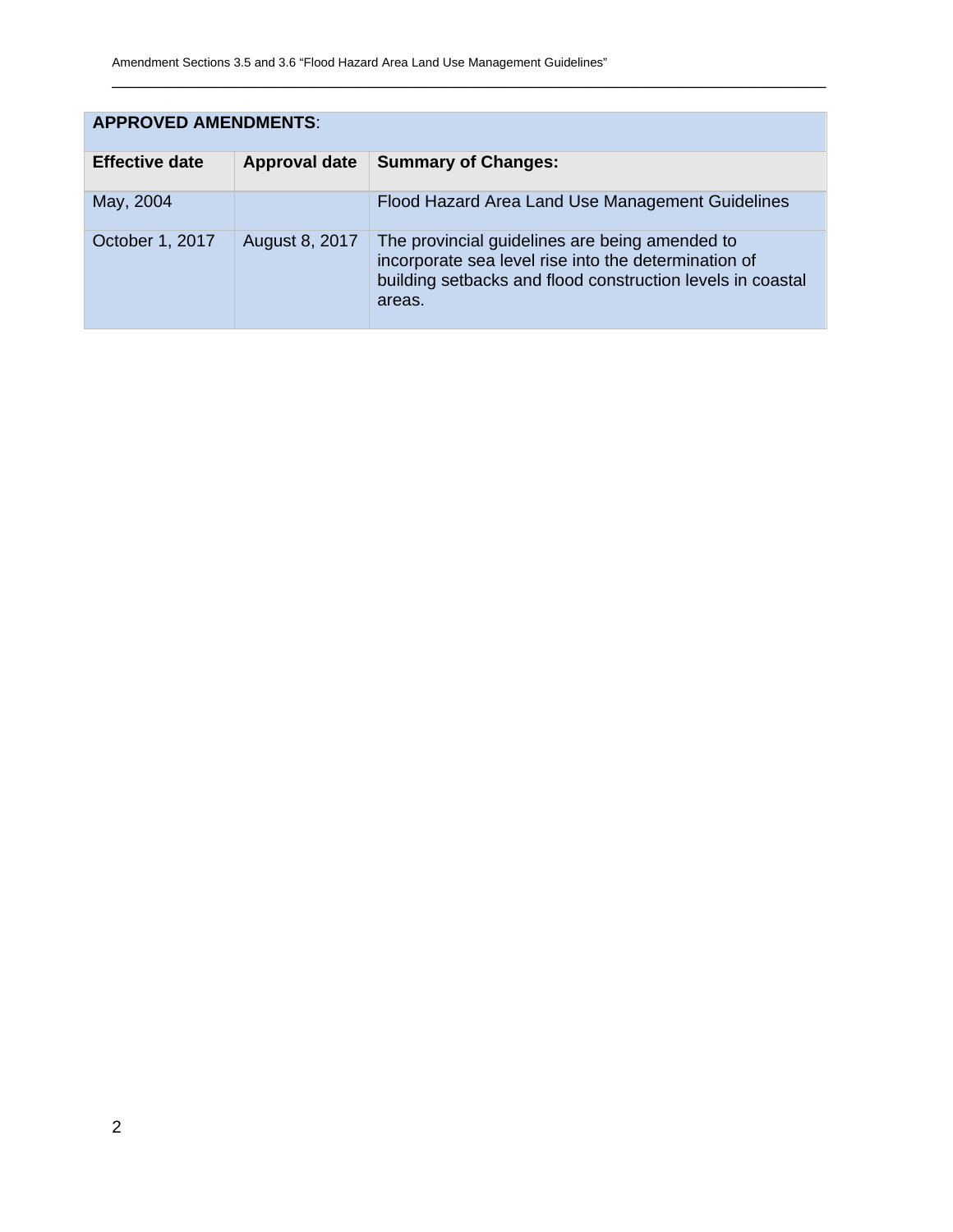# **AMENDMENT**

\_\_\_\_\_\_\_\_\_\_\_\_\_\_\_\_\_\_\_\_\_\_\_\_\_\_\_\_\_\_\_\_\_\_\_\_\_\_\_\_\_\_\_\_\_\_\_\_\_\_\_\_\_\_\_\_\_\_\_\_\_\_\_\_\_\_\_\_\_\_\_\_\_\_\_

# **Section 3.5 and 3.6 – Flood Hazard Area Land Use Management Guidelines**

## **3.5 The Sea**

## **3.5.1 Background and Reference Documents**

The content for this Amendment is drawn primarily from, "Climate Change Adaptation Guidelines for Sea Dikes and Coastal Flood Hazard Land Use – Guidelines for Management of Coastal Flood Hazard Land Use", Ausenco Sandwell, report to BC Ministry of Environment, January 27, 2011 (AS (2011b)) and the companion reports, "Sea Dike Guidelines" and "Draft Policy Discussion Paper", also dated January 27, 2011.

These 2011 reports, including terminology, definitions and explanatory figures, supplement this Amendment to the "Flood Hazard Area Land Use Management Guidelines". Definitions for the terms used in this Amendment are provided in Appendix A of AS (2011b). Where there is any inconsistency between the Ausenco Sandwell (2011) reports and this Amendment document, the Amendment document shall govern. These reports are referenced in this Amendment as:

"Draft Policy Discussion Paper" - AS(2011a) "Guidelines for Management of Coastal Flood Hazard Land Use" - AS (2011b) "Sea Dike Guidelines" - AS (2011c)

These reports are available on the ministry web page:

http://www.env.gov.bc.ca/wsd/public\_safety/flood/fhm-2012/draw\_report.html

The definition of and method(s) of determination of Flood Construction Level (FCL) for coastal areas has been modified for the purposes of this Amendment (also see definitions in AS 2011b). The FCL is used to establish the elevation of the underside of a wooden floor system or top of concrete slab for habitable buildings, but does not relate to the crest level of a sea dike.

The management of land use in coastal flood hazards may require flood hazard assessments to be completed by suitably qualified Professional Engineers, experienced in coastal engineering. The standards of practice that these Professionals should follow include those outlined in the most recent revision of the "Professional Practice Guidelines – Legislated Flood Assessments in a Changing Climate in BC", first published by the Association of Professional Engineers and Geoscientists of BC (APEGBC) in 2012.

The APEGBC Professional Practice Guidelines describe and provide for use of risk assessment methodologies, however, this Amendment does not consider how risk based approaches might be incorporated into sea level rise area planning, determination of setbacks and FCLs, or long term flood protection strategies. Should local governments, land use managers and approving officers choose to base approval decisions on risk assessments prepared by Professional Engineers, the changes in risk over time due to sea level rise must be fully taken into account.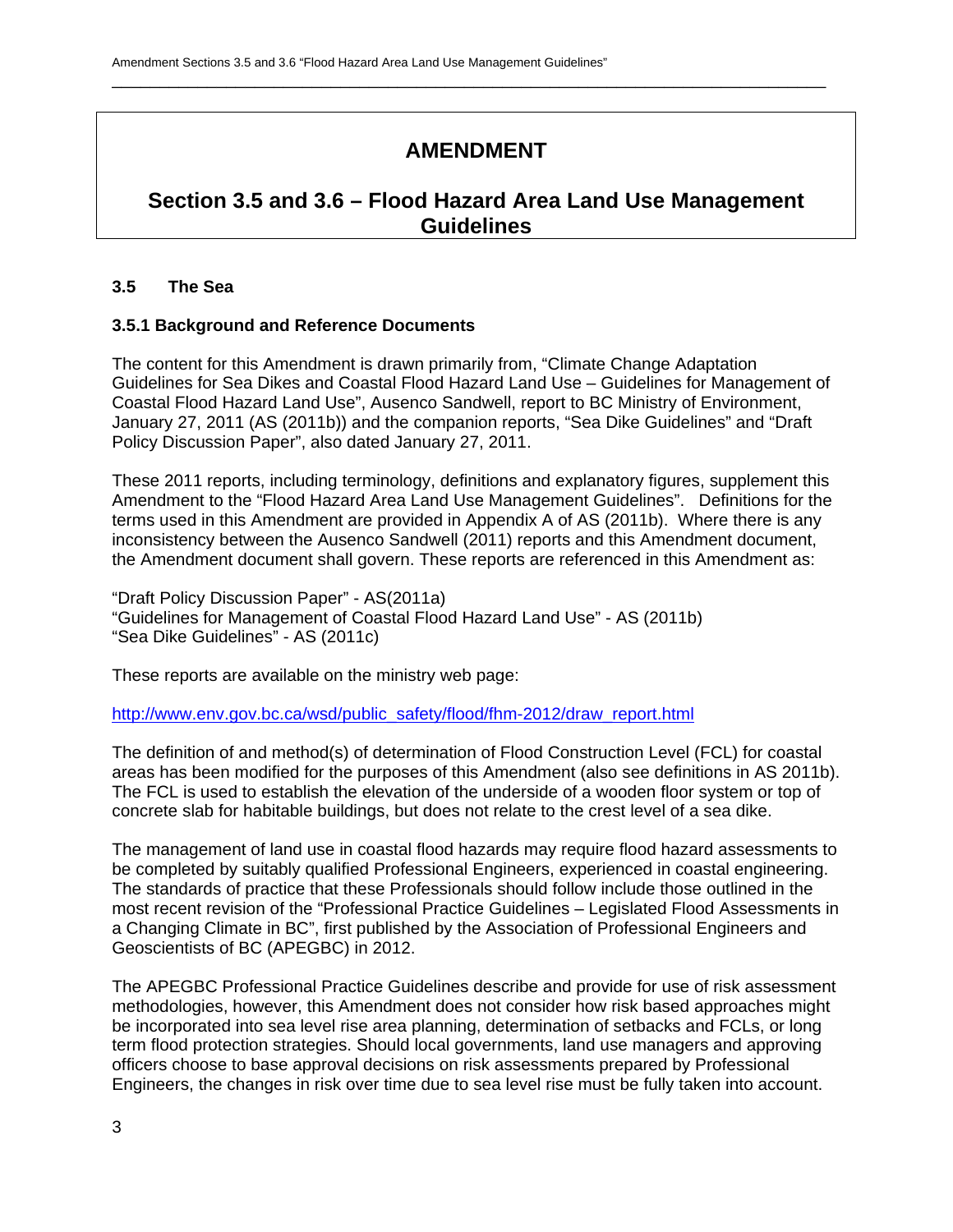## **3.5.2 Design and Planning Time Frame**

Requirements for buildings, subdivision, and zoning should allow for sea level rise (SLR) to the year 2100.

\_\_\_\_\_\_\_\_\_\_\_\_\_\_\_\_\_\_\_\_\_\_\_\_\_\_\_\_\_\_\_\_\_\_\_\_\_\_\_\_\_\_\_\_\_\_\_\_\_\_\_\_\_\_\_\_\_\_\_\_\_\_\_\_\_\_\_\_\_\_\_\_\_\_\_

Land use adaptation strategies as set out in Official Community Plans (OCPs) and Regional Growth Strategies (RGSs) should allow for sea level rise to the year 2200 and beyond.

#### **3.5.3 Recommended Sea Level Rise Scenario for BC**

Allow for Global Sea Level Rise of 0.5 m by 2050, 1.0 m by 2100 and 2.0 m by 2200 relative to the year 2000 as per Figure 1.

Adjust for regional uplift and subsidence using the most recent and best information available. Where no information is available, assume neutral conditions (i.e. no uplift or subsidence).

The scenario in Figure 1 is intended to be reviewed every 10 years or sooner if there is significant new scientific information.





#### **3.5.4 Sea Level Rise Planning Areas**

Local Governments should consider defining SLR Planning Areas and developing land use planning strategies integrating both flood protection (sea dikes) and flood hazard management tools. These areas should include areas exposed to coastal flood hazards, diked areas and inland floodplains adjacent to tidally influenced rivers where potential flood levels will be increased by sea level rise.

As one possible management tool, lands included within SLR Planning areas may be designated by local governments as floodplains under Section 524 of the *Local Government Act*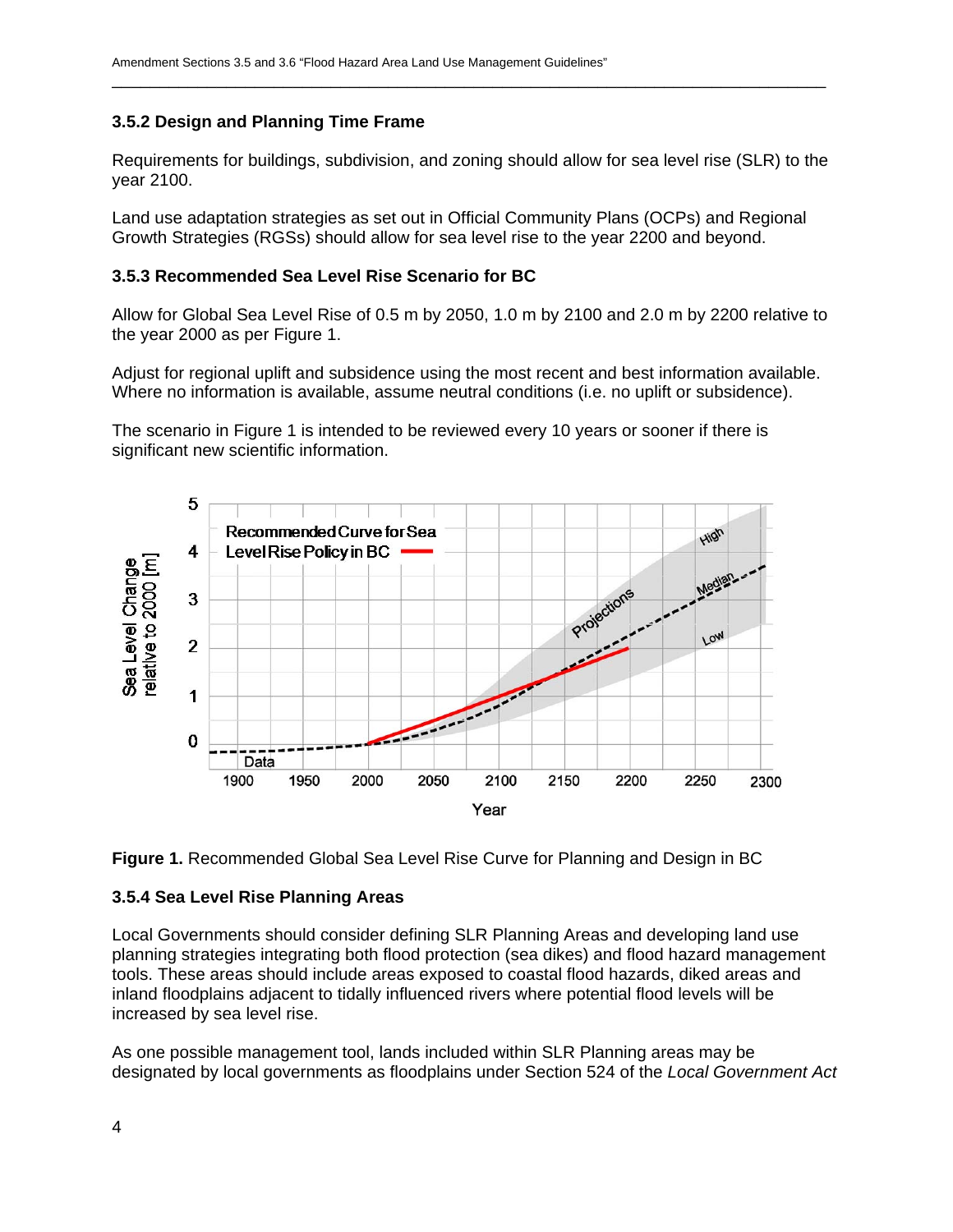and if land is so designated, local governments may, by bylaw, specify flood levels and setbacks to address sea level rise.

\_\_\_\_\_\_\_\_\_\_\_\_\_\_\_\_\_\_\_\_\_\_\_\_\_\_\_\_\_\_\_\_\_\_\_\_\_\_\_\_\_\_\_\_\_\_\_\_\_\_\_\_\_\_\_\_\_\_\_\_\_\_\_\_\_\_\_\_\_\_\_\_\_\_\_

## **3.5.5 Strait of Georgia - Areas Not Subject to Significant Tsunami Hazard1**

#### **3.5.5.1 Standard FCLs and Setbacks**

The Year 2100 FCL should be established for specific coastal areas by a suitably qualified Professional Engineer, experienced in coastal engineering. This work could be completed as part of regional floodplain mapping, SLR Planning Area studies, or as part of development approval processes. The Year 2100 FCL should be the minimum elevation for the underside of a wooden floor system or top of concrete slab for habitable buildings, and should be determined (see Figure 2) as the sum of:

- The 1:200, or 1:500<sup>2</sup> Annual Exceedance Probability (AEP) total water level as determined by probabilistic analyses $3$  of tides and storm surge;
- Allowance for future SLR to the year 2100;
- Allowance for regional uplift, or subsidence to the year 2100;
- Estimated wave effects associated with the Designated Storm with an AEP of 1:200, or 1:500; and
- A minimum freeboard of 0.6 metres.

Alternatively, the Year 2100 FCL can be determined by a more conservative "Combined Method" as described in the Ausenco Sandwell (2011) reports (see Figure 3). Example calculations of FCLs for specific areas in coastal BC are provided in Table 3-2 AS(2011b) where the FCL is determined as the sum of:

- Allowance for future SLR to the year 2100;
- Allowance for regional uplift, or subsidence to the year 2100;
- Higher high water large tide (HHWLT);
- Estimated storm surge for the Designated Storm with an AEP of 1:200, or 1:500 as per Table 6-1 in AS(2011a);
- Estimated wave effects associated with the Designated Storm; and
- A minimum freeboard of 0.3 metres.<sup>4</sup>

 $\overline{a}$ 

<sup>&</sup>lt;sup>1</sup> Refers to "Zone E" as shown on the "Tsunami Notification Zones for BC" map published by Emergency Management BC, November, 2015 and includes the Strait of Georgia, Gulf Islands, Greater Vancouver, Johnstone Strait but not including the east side of the Saanich Peninsula and Greater Victoria.

<sup>&</sup>lt;sup>2</sup> While a 1:200 AEP is the minimum provincial standard, local governments may decide to adopt more stringent criteria for heavily populated and built-up areas.

 $3$  Because of the variation along the BC Coast in the availability of reliable long term water level gauge data and site specific effects including uplift, subsidence and wave effects, the decision on selection of an appropriate methodology to determine the FCL is up to the local government jurisdiction based on recommendations from a suitably qualified Professional Engineer, experienced in coastal engineering. Where studies are required to determine sea dike design levels, the design level analyses and dike design must be reviewed and approved by the Inspector, or Deputy Inspector of Dikes, as part of the *Dike Maintenance Act* approval process.

<sup>&</sup>lt;sup>4</sup> Given that the "Combined Method" provides conservative values for Year 2100 Designated Flood Levels (because the method assumes the Designated Storm occurs in conjunction with a high tide) the freeboard may be reduced from 0.6 m to 0.3 m for this method for situations where the full FCL may be difficult to achieve.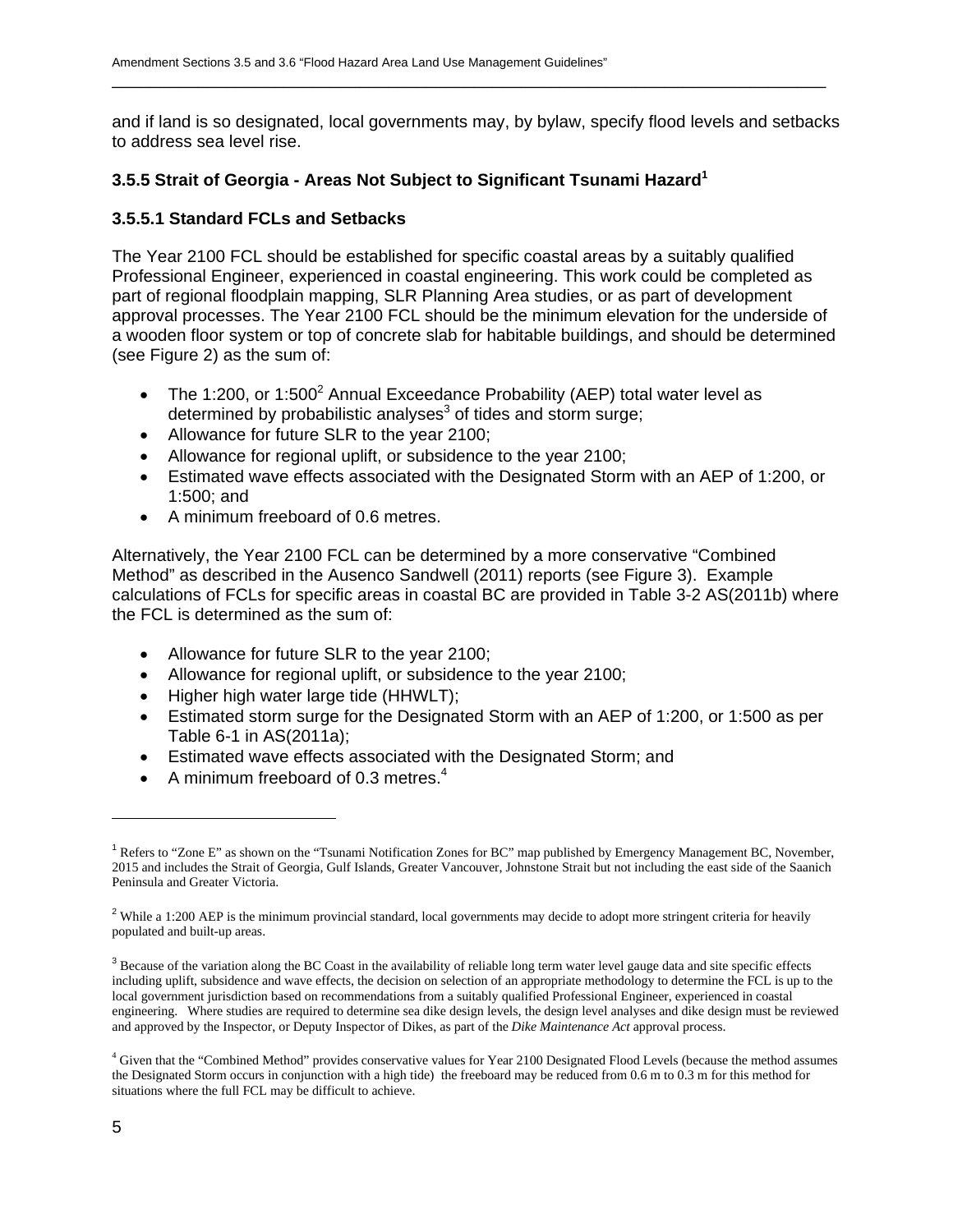| Figure 2.<br>Probabilistic Method<br>FCL based on probabilistic analysis of high tide and storm surge.<br>Illustrative sketch - not to scale.                   |  |
|-----------------------------------------------------------------------------------------------------------------------------------------------------------------|--|
| FCL year 2100<br>Freeboard                                                                                                                                      |  |
| <b>Wave Effects</b><br>1:200 AEP Designated Flood Level year 2100<br>Sea Level Rise +/- Land Subsidence or Uplift<br>1:200 AEP Designated Flood Level year 2015 |  |
| Mean Sea Level<br>(Canadian Geodetic<br>Datum CGVD28)                                                                                                           |  |

\_\_\_\_\_\_\_\_\_\_\_\_\_\_\_\_\_\_\_\_\_\_\_\_\_\_\_\_\_\_\_\_\_\_\_\_\_\_\_\_\_\_\_\_\_\_\_\_\_\_\_\_\_\_\_\_\_\_\_\_\_\_\_\_\_\_\_\_\_\_\_\_\_\_\_

| Figure 3.<br><b>Combined Method</b>                     |  |
|---------------------------------------------------------|--|
| FCL based on high tide (HHWLT) plus storm surge.        |  |
| Illustrative sketch - not to scale.                     |  |
| ∎                                                       |  |
|                                                         |  |
| FCL year 2100<br>Freeboard                              |  |
| <b>Wave Effects</b><br>Designated Flood Level year 2100 |  |
| <b>Storm Surge for Designated Flood</b>                 |  |
| High Tide (HHWLT) year 2100                             |  |
| Sea Level Rise +/- Land Subsidence or Uplift            |  |
| High Tide (HHWLT) year 2015                             |  |
|                                                         |  |
| Mean Sea Level                                          |  |
| (Canadian Geodetic<br>Datum CGVD28)                     |  |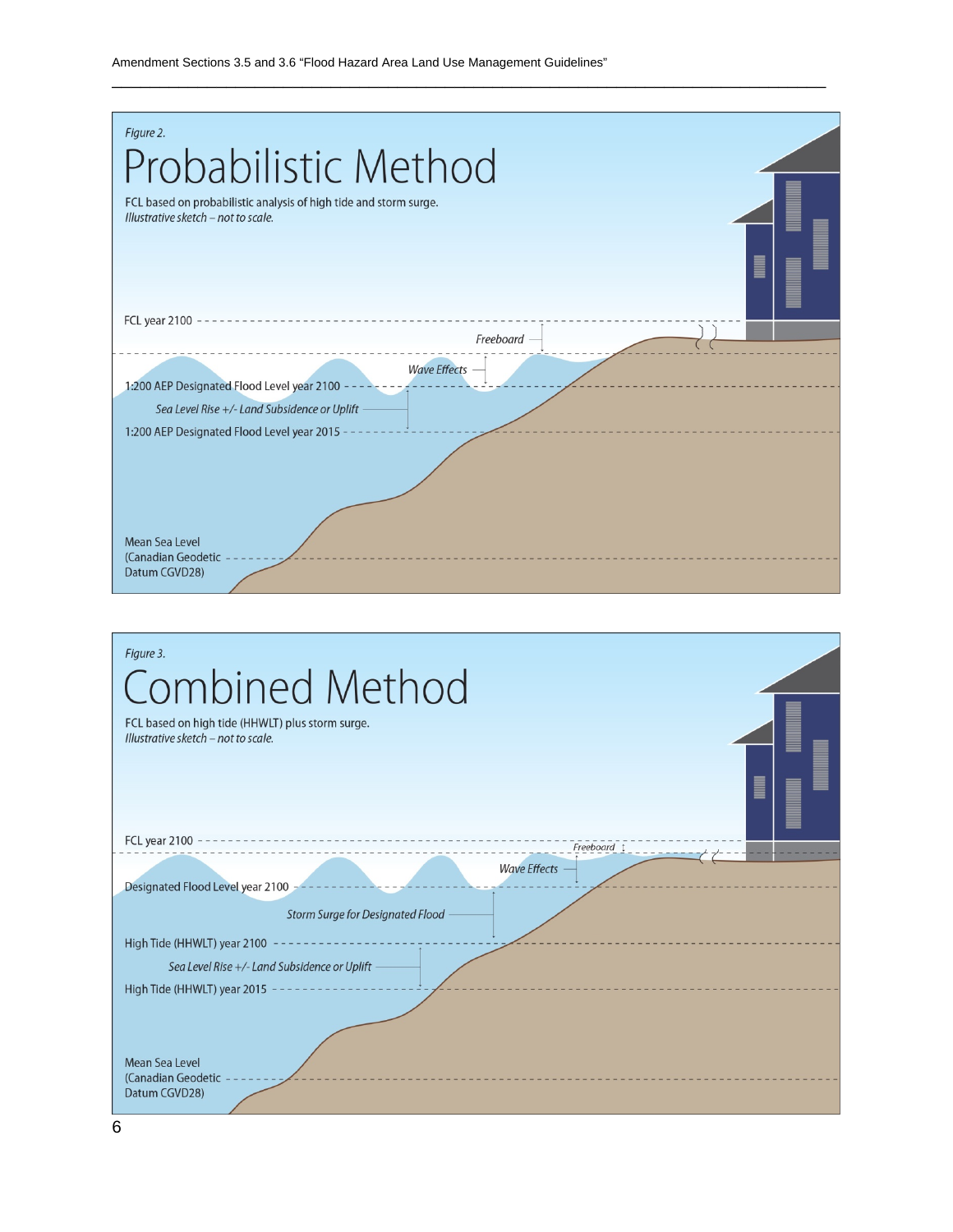The building setback should be at least the greater of 15 m from the future estimated Natural Boundary of the sea at Year 2100, or landward of the location where the natural ground elevation contour is equivalent to the Year 2100 FCL (refer to Figure 2-2 in AS (2011b) for a definition sketch – except that the Year 2100 Designated Flood Level and future FCL as shown in this sketch can be determined by either probabilistic analyses, or the "Combined Method").

\_\_\_\_\_\_\_\_\_\_\_\_\_\_\_\_\_\_\_\_\_\_\_\_\_\_\_\_\_\_\_\_\_\_\_\_\_\_\_\_\_\_\_\_\_\_\_\_\_\_\_\_\_\_\_\_\_\_\_\_\_\_\_\_\_\_\_\_\_\_\_\_\_\_\_

Where the sea frontage is protected from erosion by a natural bedrock formation, the development approving official may agree to modify setback requirements as recommended by a suitably qualified Professional Engineer experienced in coastal engineering. The Professional Engineer should fully consider all aspects of the coastal flood hazard associated with Year 2100 water levels including potential wave, debris and related splash impacts on buildings. This approval should be augmented through a restrictive covenant describing the hazard and building requirements, and including the Professional Engineer's report and a liability disclaimer.

The setback may be increased on a site-specific basis such as for exposed erodible beaches and/or in areas of known erosion hazard.

## **3.5.5.2 Subdivision**

All lots created through subdivision should have viable building sites on natural ground that is above the Year 2100 FCL and comply with the setback guidelines noted above.

To regulate redevelopment at the end of the building lifespan, the development approving officer should require a restrictive covenant stipulating that any future reconstruction must meet the FCL and setbacks requirements in force at the time of redevelopment.

Subdivision may be approved within a Sea Level Rise Planning Area in areas where the natural ground is lower than the Year 2100 FCL where the local government has developed and adopted a long term flood protection strategy completed by a suitably qualified Professional Engineer experienced in coastal engineering and referencing applicable professional practice (APEGBC) and provincial guidelines available at the time. The strategy should incorporate mitigation to address all relevant risks including flood risk due to sea level rise to the year 2200 and beyond<sup>5</sup> and is to be comprised of **both** raising of ground elevations with fill and adequate provisions for future dike protection, including sufficient land and/or rights of way for the future dike (also see Appendix 1).

Subdivision may also be approved in areas where the natural ground is lower than the Year 2100 FCL where all of the following conditions have been met:

- The subdivision development involves a maximum of 2 lots;
- The site is located on the coastal floodplain fringe adjacent to high ground;
- The building site ground elevations have been raised to the Year 2100 FCL and the fill extends to and is contiguous with natural ground above the Year 2100 FCL;

-

<sup>&</sup>lt;sup>5</sup> The long term flood protection strategy should be reviewed and updated as necessary every 10 years, or as a change to an OCP or RGS warrants. Updates should continue to consider flood risks a minimum of 100 years in the future.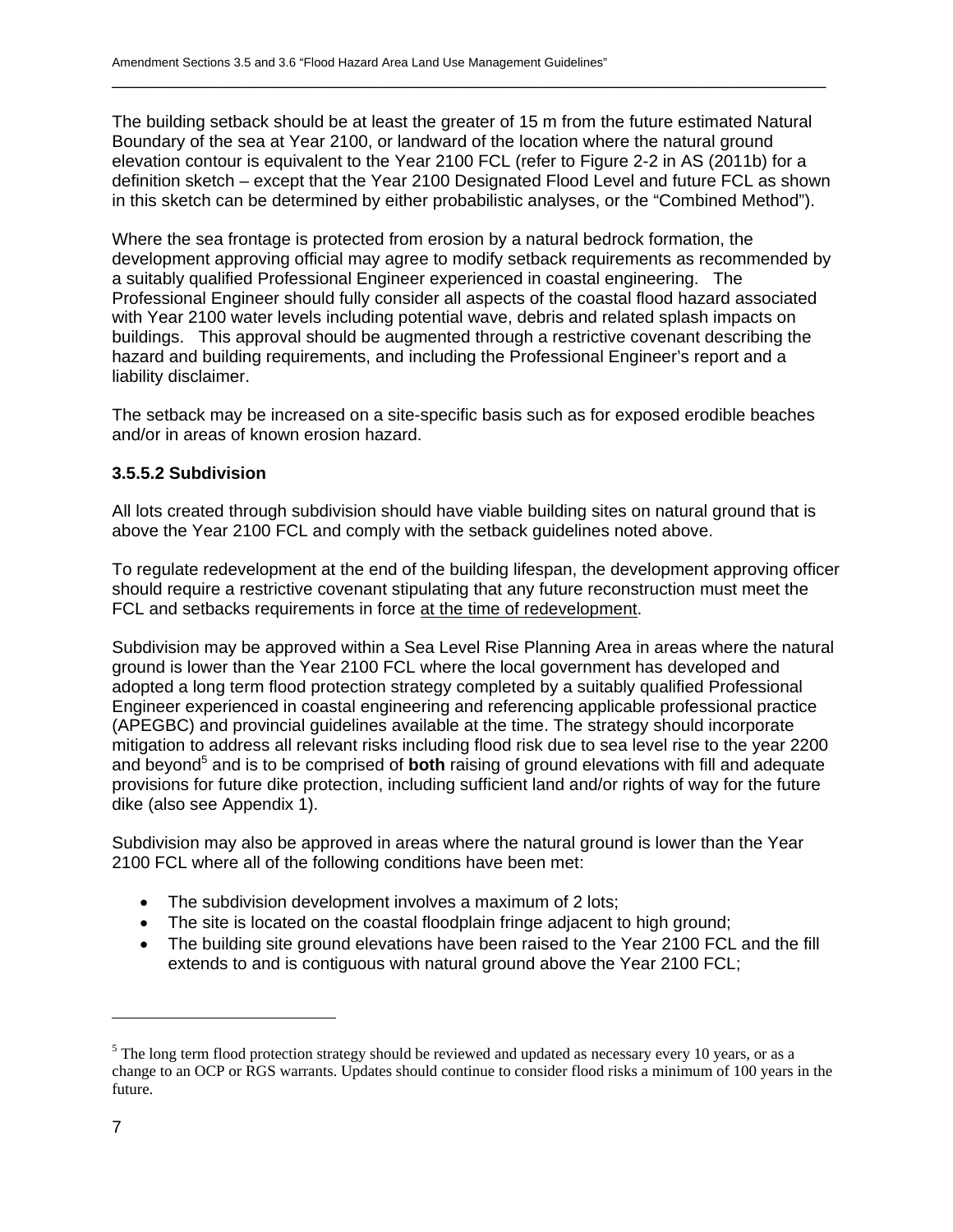• The fill is adequately protected from the sea by erosion protection works, with consideration of wave impacts associated with Year 2100 sea levels;

\_\_\_\_\_\_\_\_\_\_\_\_\_\_\_\_\_\_\_\_\_\_\_\_\_\_\_\_\_\_\_\_\_\_\_\_\_\_\_\_\_\_\_\_\_\_\_\_\_\_\_\_\_\_\_\_\_\_\_\_\_\_\_\_\_\_\_\_\_\_\_\_\_\_\_

- The building setbacks comply with the setback guidelines noted above;
- A suitably qualified Professional Engineer, with experience in coastal engineering has prepared a detailed design for the fill and erosion protection works including a report considering all of the above and has concluded that the site may be suitable for the use intended;
- The Professional Engineers' report forms part of the restrictive covenant registered on the title of each lot; and
- The restrictive covenant registered on title stipulates that the landowners are responsible for maintenance of the erosion protection works on their own land.

## **3.5.5.3 Development on Existing Lots**

Standard setbacks and elevations apply. To regulate redevelopment at the end of the building lifespan, the development approving official should require a restrictive covenant stipulating that any future reconstruction must meet the FCL and setbacks requirements in force at the time of redevelopment.

On existing lots, if meeting the setback guidelines noted above would sterilize the lot (i.e., not allow even one of the land uses or structures permitted under the current zoning), the development approving official may agree to modify setback requirements as recommended by a suitably qualified Professional Engineer experienced in coastal engineering, provided that this is augmented through a restrictive covenant stipulating the hazard, building requirements, and liability disclaimer.

The Year 2100 FCL requirements would still apply to new habitable building construction.

# **3.5.5.4 Lots with Coastal Bluffs**

For lots containing coastal bluffs that are steeper than 3(H):1(V) and susceptible to erosion from the sea, setbacks should be determined as follows:

- 1. If the future estimated Natural Boundary is located at least 15 m seaward of the toe of the bluff, then no action is required and the setback should conform with other guidelines that adequately address terrestrial cliff and slope stability hazards.
- 2. If the future estimated Natural Boundary is located 15m or less seaward of the toe of the bluff, then the setback from the future estimated Natural Boundary should be located at a horizontal distance of at least 3 times the height of the bluff, measured from 15 m landwards from the location of the future estimated Natural Boundary.

In some conditions, setbacks may require site-specific interpretation and could result in the use of a minimum distance measured back from the crest of the bluff. The setback may be modified provided the modification is supported by a report, giving consideration to the coastal erosion that may occur over the life of the project, prepared by a suitably qualified Professional Engineer experienced in coastal engineering.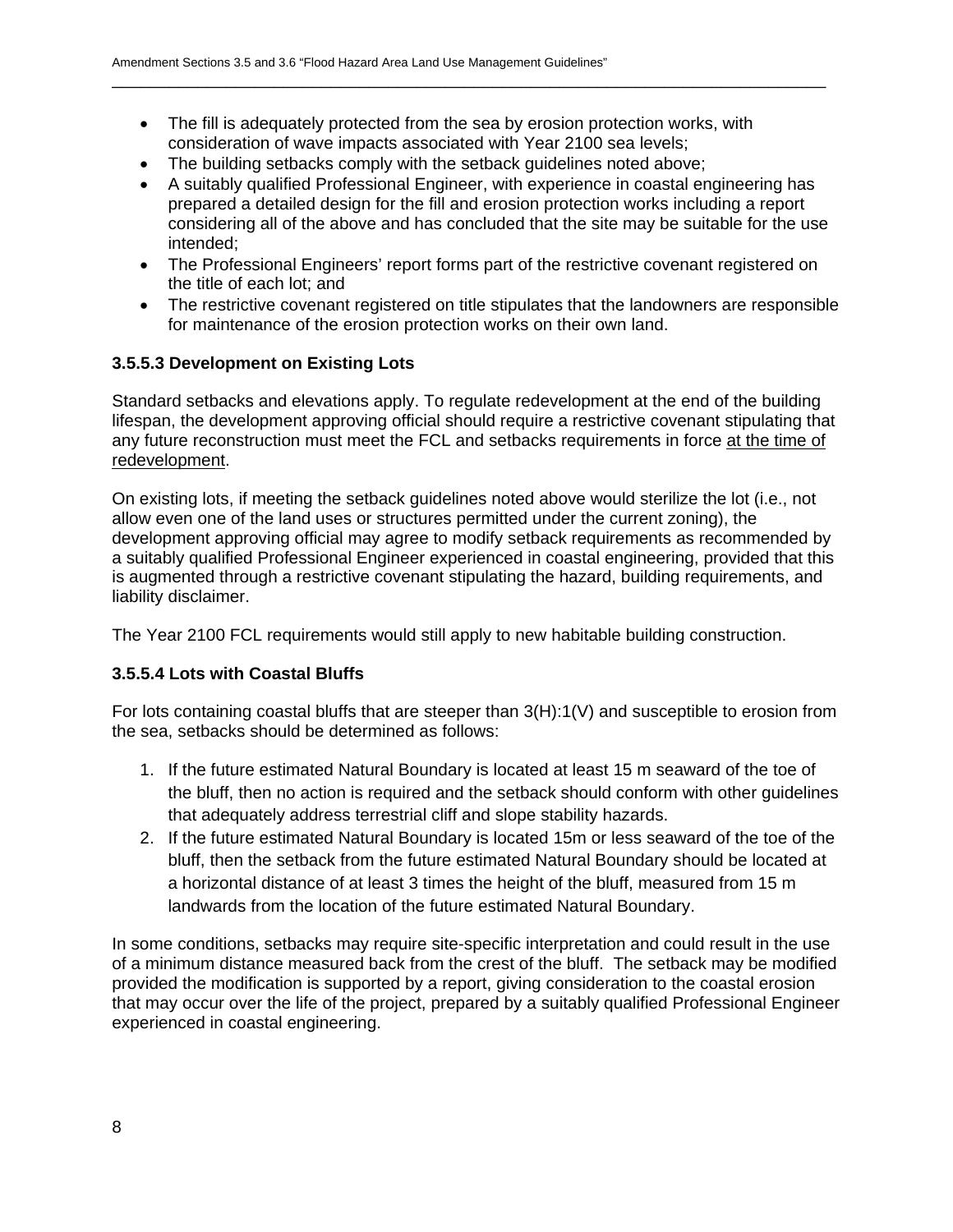## **3.5.6 Outside the Strait of Georgia Area - Areas Subject to Significant Tsunami Hazard6**

\_\_\_\_\_\_\_\_\_\_\_\_\_\_\_\_\_\_\_\_\_\_\_\_\_\_\_\_\_\_\_\_\_\_\_\_\_\_\_\_\_\_\_\_\_\_\_\_\_\_\_\_\_\_\_\_\_\_\_\_\_\_\_\_\_\_\_\_\_\_\_\_\_\_\_

Tsunami setbacks and elevations should be required for new lots created through the subdivision approval process. Tsunami hazard requirements and regulations for existing lots may be determined by local governments on a site specific or regional basis.

The "standard" setbacks and elevations in sections 3.5.5.1 to 3.5.5.4 above apply to all coastal areas outside of the Strait of Georgia, except for new subdivisions subject to significant tsunami hazards, in which case the tsunami setbacks and elevations shall apply. Where the tsunami hazard is low, the greater FCLs and setbacks shall apply.

A subdivision application in a tsunami prone area must include a report by a suitably qualified Professional Engineer, experienced in coastal engineering who must formulate safe building conditions for each proposed lot based on a review of recent Tsunami hazard literature including the report, "Modelling of Potential Tsunami Inundation Limits and Run-Up", by AECOM for the Capital Regional District, dated June 14, 2013, plus the historical report, "Evaluation of Tsunami Levels Along the British Columbia Coast", by Seaconsult Marine Research Ltd., dated March 1988.

At a minimum, building conditions should protect improvements from damage from a tsunami of equal magnitude to the March 28, 1964 tsunami that resulted from the Prince William Sound, Alaska earthquake and a possible Cascadia Subduction Zone earthquake.

#### *Setback –*

Setback requirements should be established on a site-specific basis and take into account tsunami hazards.

The setback must be sufficient to protect buildings and must be at least 30 metres from the Year 2100 estimated natural boundary.

#### *FCL –*

FCL requirements should be established on a site-specific basis and take into account tsunami hazards.

Reductions to these requirements should only be considered where the building can be built to the Tsunami FCL on bedrock.

#### **3.6 Areas Protected by Dikes**

Residential, commercial and institutional developments in areas protected by dikes are required to comply with full flood proofing requirements for their respective categories, with a possible exception for development within Sea Level Rise Planning Areas as noted below.

*Setback –* 

Buildings should be located a minimum of 7.5 metres away from any structure for flood protection or seepage control or any dike right-of-way used for protection works. In addition, fill

<sup>&</sup>lt;sup>6</sup>Refers to "Zones A, B,C and D" as shown on the "Tsunami Notification Zones for BC" map published by Emergency Management BC, November, 2015 and includes the North Coast, Central Coast, and Juan de Fuca Strait including Greater Victoria and the east side of the Saanich Peninsula.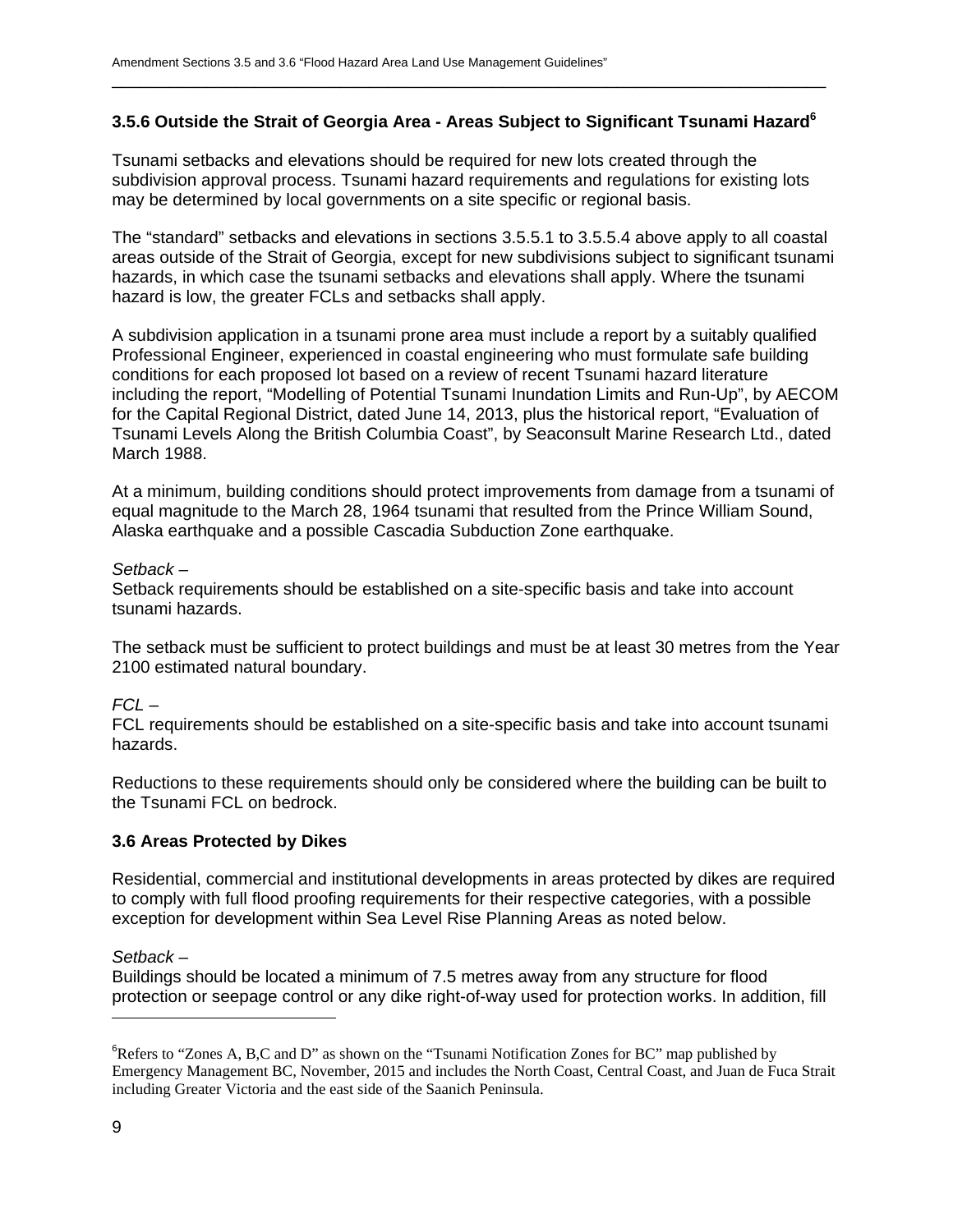for floodproofing should not be placed within 7.5 metres of the inboard toe of any structure for flood protection or seepage control or the inboard side of any dike right of-way used for protection works, unless approved by the Inspector of Dikes as part of a dike upgrading plan.

\_\_\_\_\_\_\_\_\_\_\_\_\_\_\_\_\_\_\_\_\_\_\_\_\_\_\_\_\_\_\_\_\_\_\_\_\_\_\_\_\_\_\_\_\_\_\_\_\_\_\_\_\_\_\_\_\_\_\_\_\_\_\_\_\_\_\_\_\_\_\_\_\_\_\_

Additional dike right of way and building set back requirements should be defined for Sea Level Rise Planning Areas to accommodate the widening and raising of dikes for sea level rise.

Any change to these conditions requires the approval of the Inspector of Dikes.

## *FCL –*

Buildings and manufactured homes in areas protected by dikes should meet minimum FCLs prescribed for the primary stream, lake or sea adjacent to the dike and the FCL requirements for any internal drainage (minimum ponding elevations). FCLs for diked coastal areas may also be determined through a comprehensive, site-specific dike breach modeling study, completed by a suitably qualified Professional Engineer, and based on a minimum 1:200 AEP sea water level in the Year 2100, inclusion of a minimum 0.6 m freeboard above modelled water levels and conservative modelling assumptions.

Relaxation of FCL requirements for new development in coastal areas protected by dikes may be appropriate for Sea Level Rise Planning Areas where the local government has developed and adopted a long term flood protection strategy completed by a suitably qualified Professional Engineer experienced in coastal engineering and referencing applicable professional practice (APEGBC) and provincial guidelines available at the time (see Appendix 1). This relaxation should be augmented through a restrictive covenant stipulating the hazard and protection strategy, building requirements, and liability disclaimer.

## **3.6.1 Secondary sources of flooding**

Where there are secondary sources of flooding within diked areas, the appropriate requirements as set out in Clauses 3.1 through 3.5 should be applied. These should include consideration of minimum ponding elevations behind the dike to protect against internal drainage.

Amended: October 1, 2016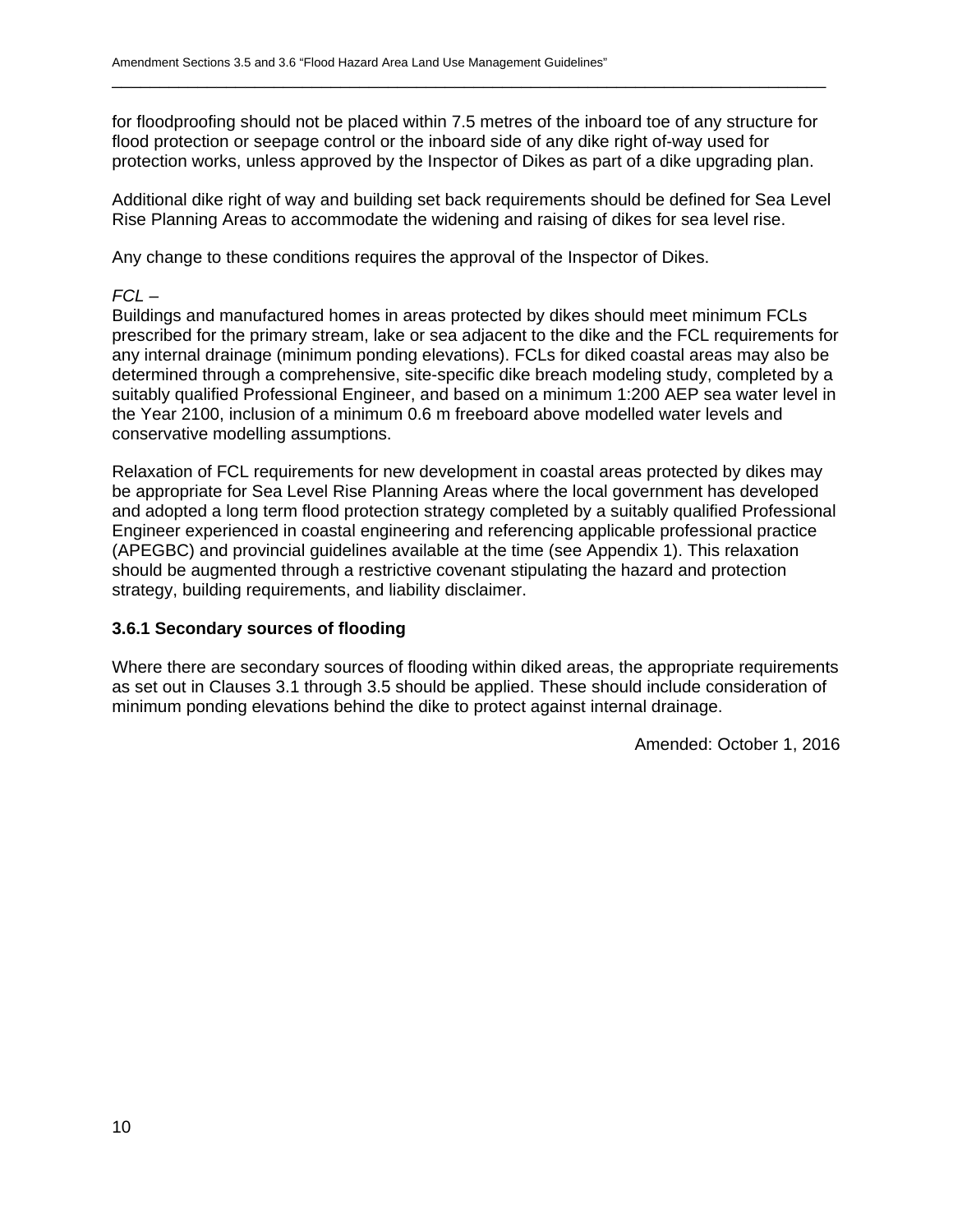## **APPENDIX 1 – LONG TERM FLOOD PROTECTION STRATEGY**

Section 3.6 states that "Relaxation of FCL requirements for new development in coastal areas protected by dikes may be appropriate for Sea Level Rise Planning Areas where the local government has developed and adopted a long term flood protection strategy completed by a suitably qualified Professional Engineer experienced in coastal engineering and referencing applicable professional practice (APEGBC) and provincial guidelines available at the time." Similarly section 3.5.2 provides for subdivision approvals in low lying coastal floodplain areas where the local government has developed a long term flood protection strategy. This appendix outlines the steps involved in developing a long-term flood protection strategy and the issues that should be addressed at the various stages of development of the strategy.

\_\_\_\_\_\_\_\_\_\_\_\_\_\_\_\_\_\_\_\_\_\_\_\_\_\_\_\_\_\_\_\_\_\_\_\_\_\_\_\_\_\_\_\_\_\_\_\_\_\_\_\_\_\_\_\_\_\_\_\_\_\_\_\_\_\_\_\_\_\_\_\_\_\_\_

## **1. General**

- Relaxation of FCL requirements for new development in the protected area and intensification of development through subdivision of land has significant long term implications. The future reliance on the sea dikes and consequences of dike failure will increase as development occurs and sea level rises. Therefore, the extent of work required to establish a successful long term dike upgrading program is demanding and costly. This approach should only be undertaken where the extent of community development in the floodplain justifies the high cost and level of effort.
- While additional site specific factors and flood hazards may be relevant for specific areas, the criteria and work outlined herein must generally be completed to justify relaxation of requirements.

## **2. Feasibility Study**

The objective of the feasibility study is to help select a conceptual design option or options and to support a decision to proceed with preliminary design for Phase 1. The feasibility study should include the following steps:

- Collect background data and assess information needs including:
	- o Wind and wave
	- o Geotechnical (including seismic)
	- o Land ownership/rights of way
	- o Long term subsidence information for the site/area
	- o Environmental
	- o Proximity and availability of construction materials
- Review regulations and permits required
- Define design parameters
	- o Dike safety standards and guidelines
	- o Decision on minimum Annual Exceedance Probability (AEP) of design water level
	- o Sea level rise scenario(s) and planning horizons (i.e. year 2100 and 2200) based on the Recommended Sea Level Rise Planning Curve presented in Figure 1.
- Develop options and complete conceptual designs. Design options may include:
	- o Offshore breakwater, erosion protection and various overtopping designs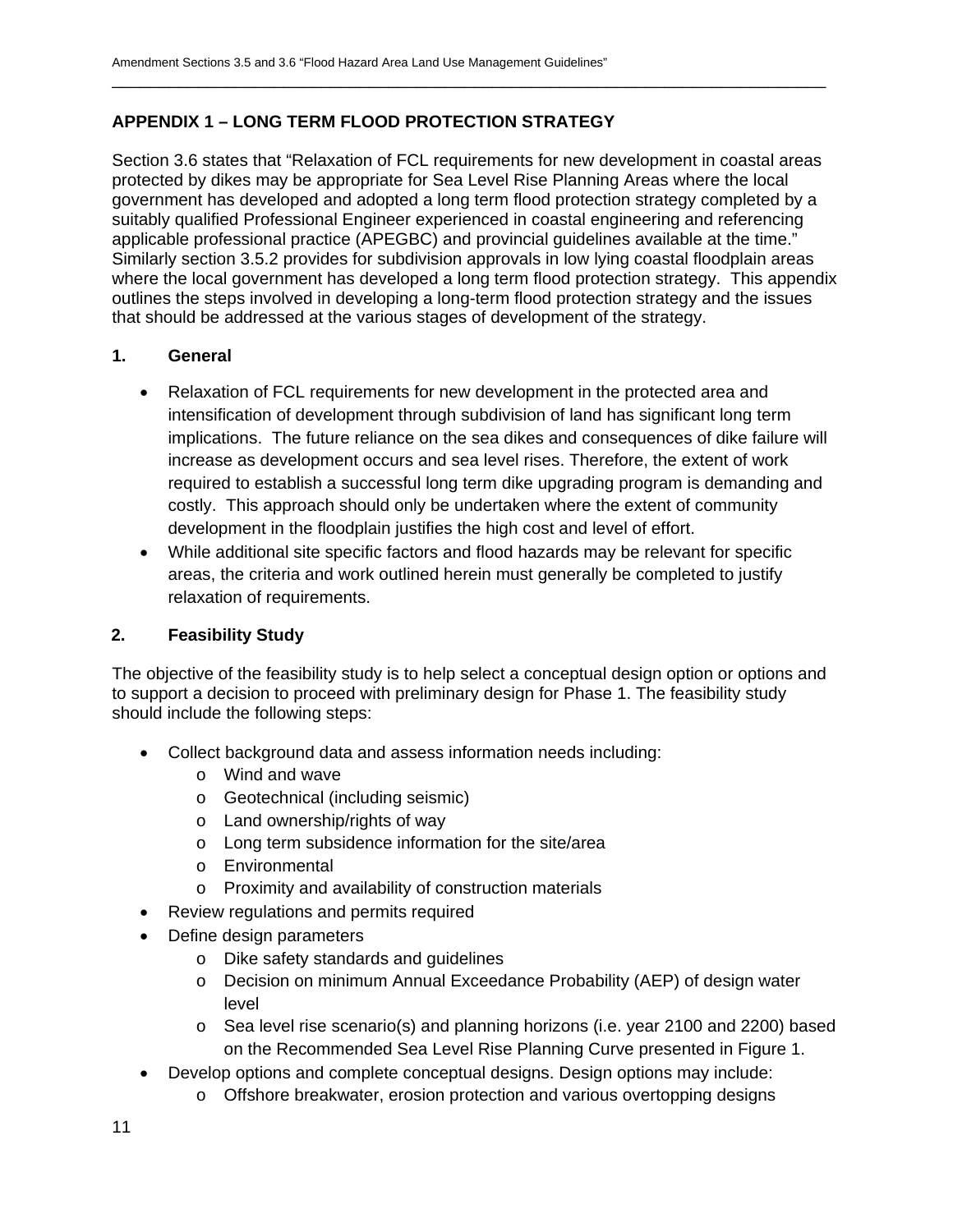- o Wide landfills (i.e."superdike"concept)
- o Conventional earth dike (minimal use of floodwall closure sections)

\_\_\_\_\_\_\_\_\_\_\_\_\_\_\_\_\_\_\_\_\_\_\_\_\_\_\_\_\_\_\_\_\_\_\_\_\_\_\_\_\_\_\_\_\_\_\_\_\_\_\_\_\_\_\_\_\_\_\_\_\_\_\_\_\_\_\_\_\_\_\_\_\_\_\_

- o Sea barrier/tide gate
- o other
- Assess adaptability of option for very long term upgrading (i.e. year 2200)
- Assess environmental impact of options
- Assess social impact of options
- Develop cost estimates
- Develop recommendations for detailed engineering and environmental studies
- Prepare draft report
- Define key stakeholders and engage to get feedback
- Complete public consultation process
- Compare alternatives with respect to cost/ social acceptance/environment
- Develop draft short term and long term implementation plans
- Prepare final report
- Present to local government council/board and funding agencies (Province) for approval in principle

## **3. Preliminary Design for Phase 1**

Preliminary design for a Phase 1 of the flood protection program is required to support funding commitments.<sup>7</sup> The Phase 1 project scope would typically include at least 25% of the dike upgrading work required to meet the year 2100 flood protection requirements.

- Complete detailed engineering studies as recommended by the feasibility study (such as geotechnical, land acquisition, environmental etc.):
- Phasing should be planned so that the minimum design AEP is maintained or exceeded at all times, considering up to date SLR curve information.
- Complete preliminary design for Phase 1
- Prepare detailed cost estimates to support funding commitments by both local and senior governments
- Before any design work is initiated, local governments are encouraged to contact the regional Deputy Inspector of Dikes to discuss proposed design projects.

# **4. Long Term Flood Protection Strategy**

 Outline construction phasing plan – while work can proceed incrementally, preliminary designs and major components (i.e. land assembly) should be completed in no more than 4 phases by 2100. (As previously noted, phasing should be planned so that the

-

<sup>&</sup>lt;sup>7</sup> Where subdivision development is being contemplated in areas where the natural ground is lower than the Year 2100 FCL, the long term flood protection strategy is to be comprised of both raising of ground elevations with fill and adequate provisions for future dike protection. Phasing of land filling and dike construction would be established on a site specific basis.